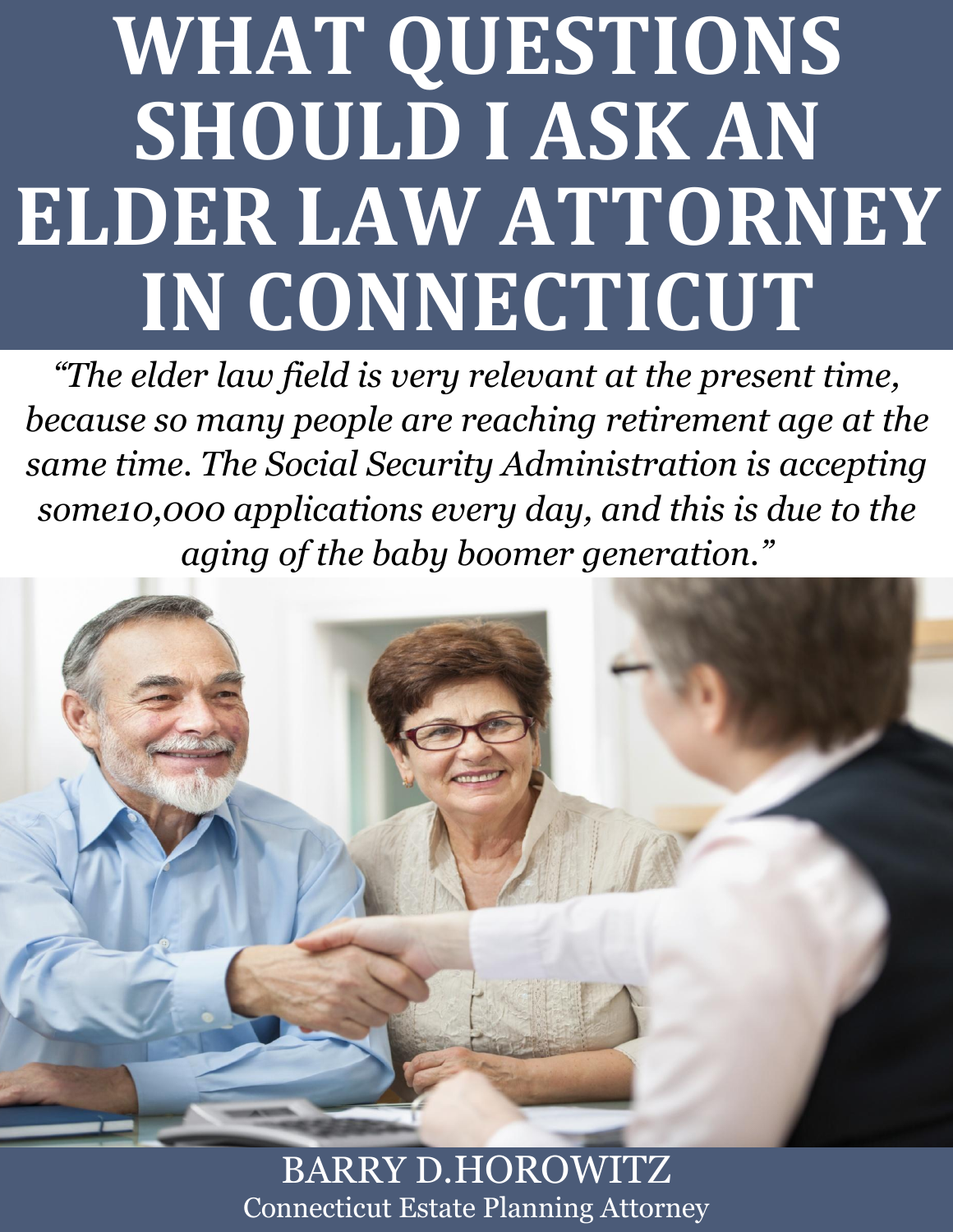

The elder law field is very relevant at the present time, because so many people are reaching retirement age at the same time. The Social Security Administration is accepting some10,000 applications every day, and this is due to the aging of the baby boomer generation.

If you are concerned about the future, you may want to have a discussion with a licensed elder law attorney. When you consult with an attorney, there are certain questions you should definitely ask, and we will cover some of them in this paper. We will also provide some basic answers.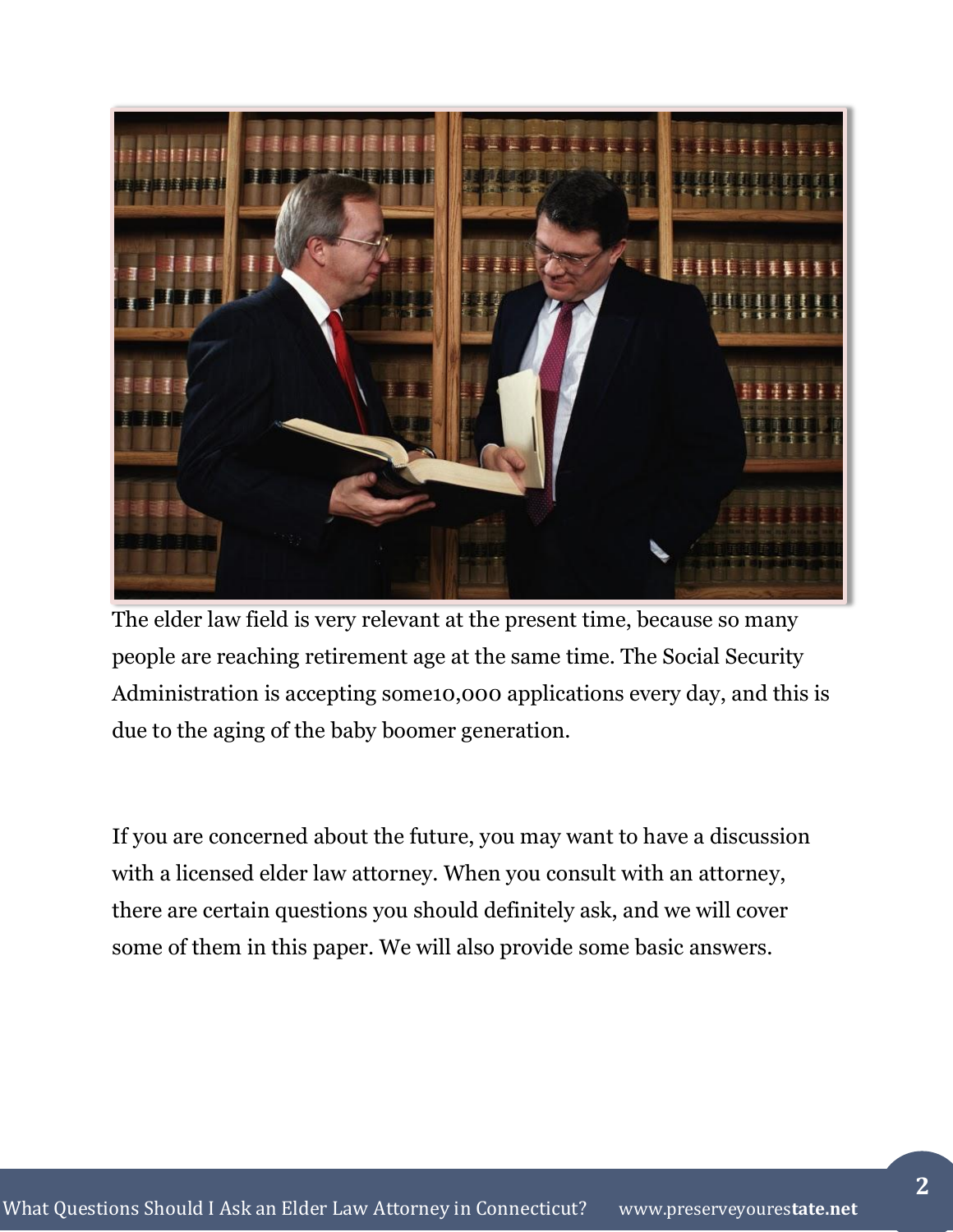# *HOW DO I BECOME ELIGIBLE FOR SOCIAL SECURITY, AND WHAT IS THE ELIGIBILITY AGE?*

When you pay FICA taxes while you are working, you are paying into the Social Security program. You can earn up to four retirement credits in a calendar year, and in 2015, you earn one credit for every \$1220 that you earn. Four is the maximum annual accrual, regardless of the total amount of your earnings.



Once you have accumulated at least 40 retirement credits, you will qualify for Social Security. It is possible to begin collecting Social Security when you are as young as 62 years of age. However, if you go this route, your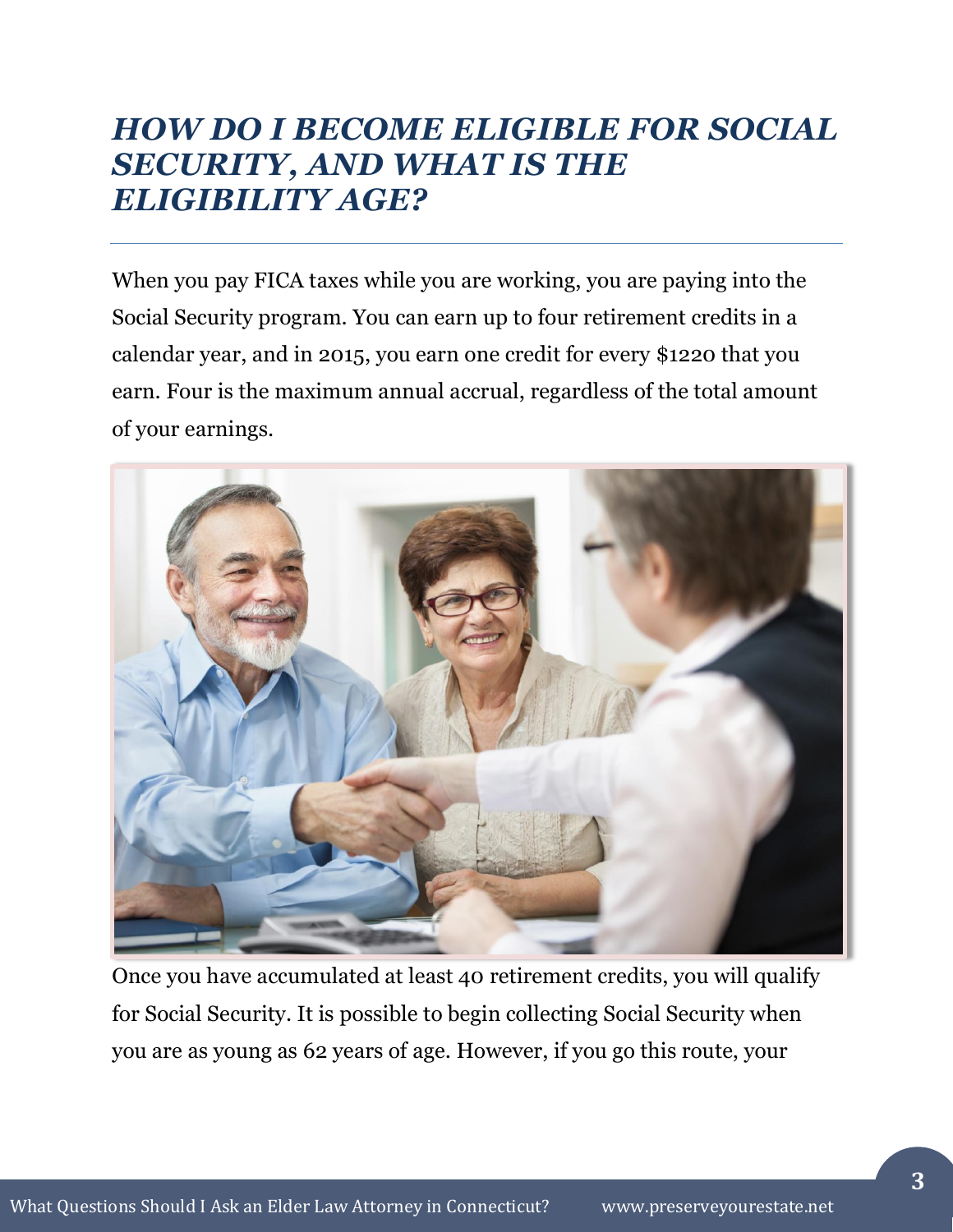payout will be about 25 percent less than it would have been if you had waited until you reached your full retirement age.

The age at which you can begin to receive your full benefit will depend on the year of your birth. If you were born in 1954 or earlier, your age of eligibility is 66 on the nose. The age of eligibility then goes up by two months each year, so if you were born in 1955, you would become eligible for your full benefit two months after your 66<sup>th</sup> birthday.

This two-month per year graduation comes to a close in 1960. Those who



were born in 1960 and after become eligible for their full Social Security benefit when they reach the age of 67 under currently existing laws.

It is also possible to delay the submission of your

application beyond your full retirement age. If you do this, you earn delayed retirement credits. This would equate to an eight percent increase in your benefit for each year that you delay, but this accrual ceases when you reach the age of 70.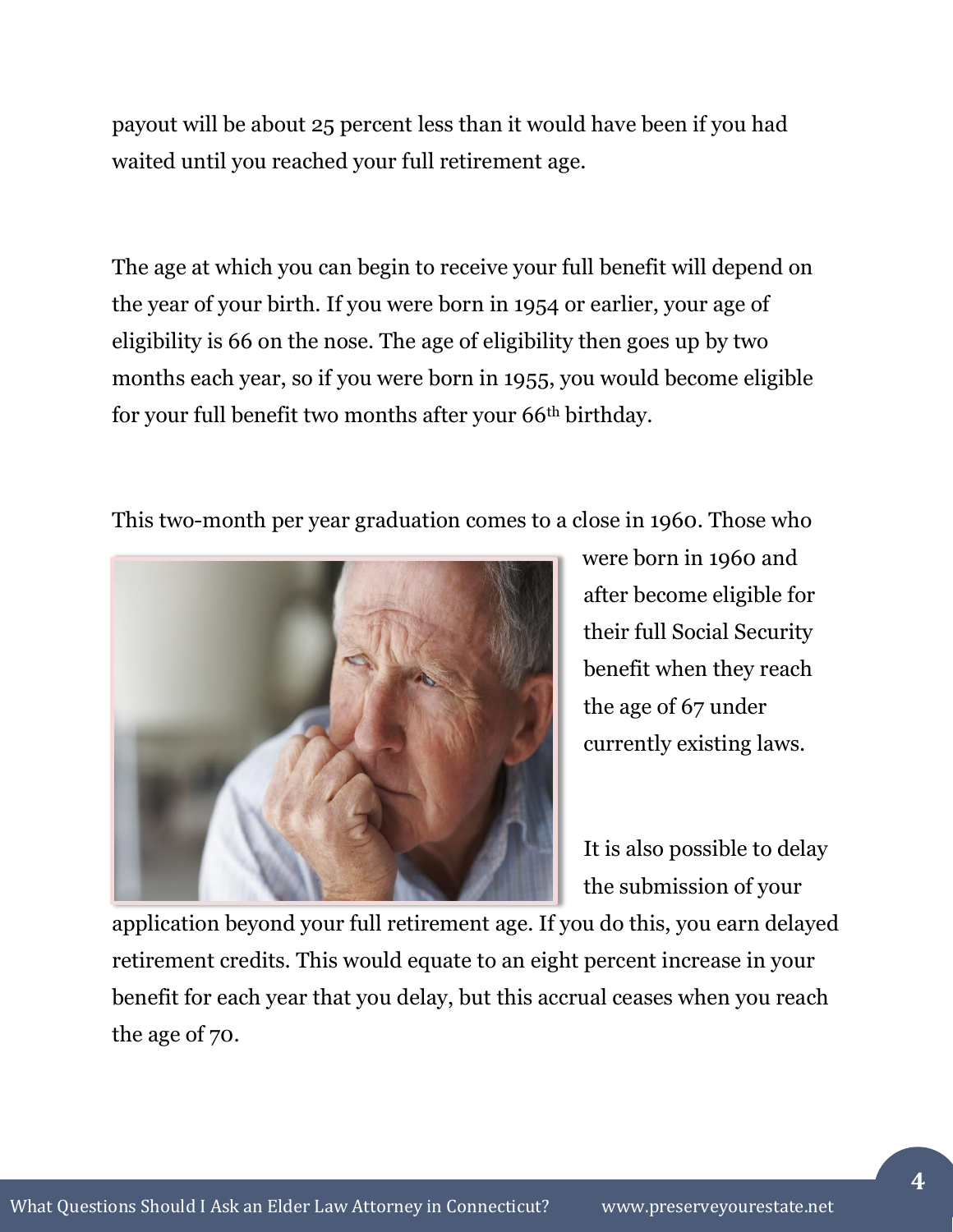# *WHAT ABOUT MEDICARE?*



You become eligible for Medicare coverage at the age of 65, regardless of your year of birth, as long as you earn at least 40 retirement credits during your working career. However, you should be aware of the fact that Medicare does not cover everything in full.

There are deductibles, premiums, and co-payments to contend with for things that are covered, so you should budget for these expenses in advance. In addition to these out-of-pocket expenses, you have to be aware of the fact that Medicare does not pay for living assistance.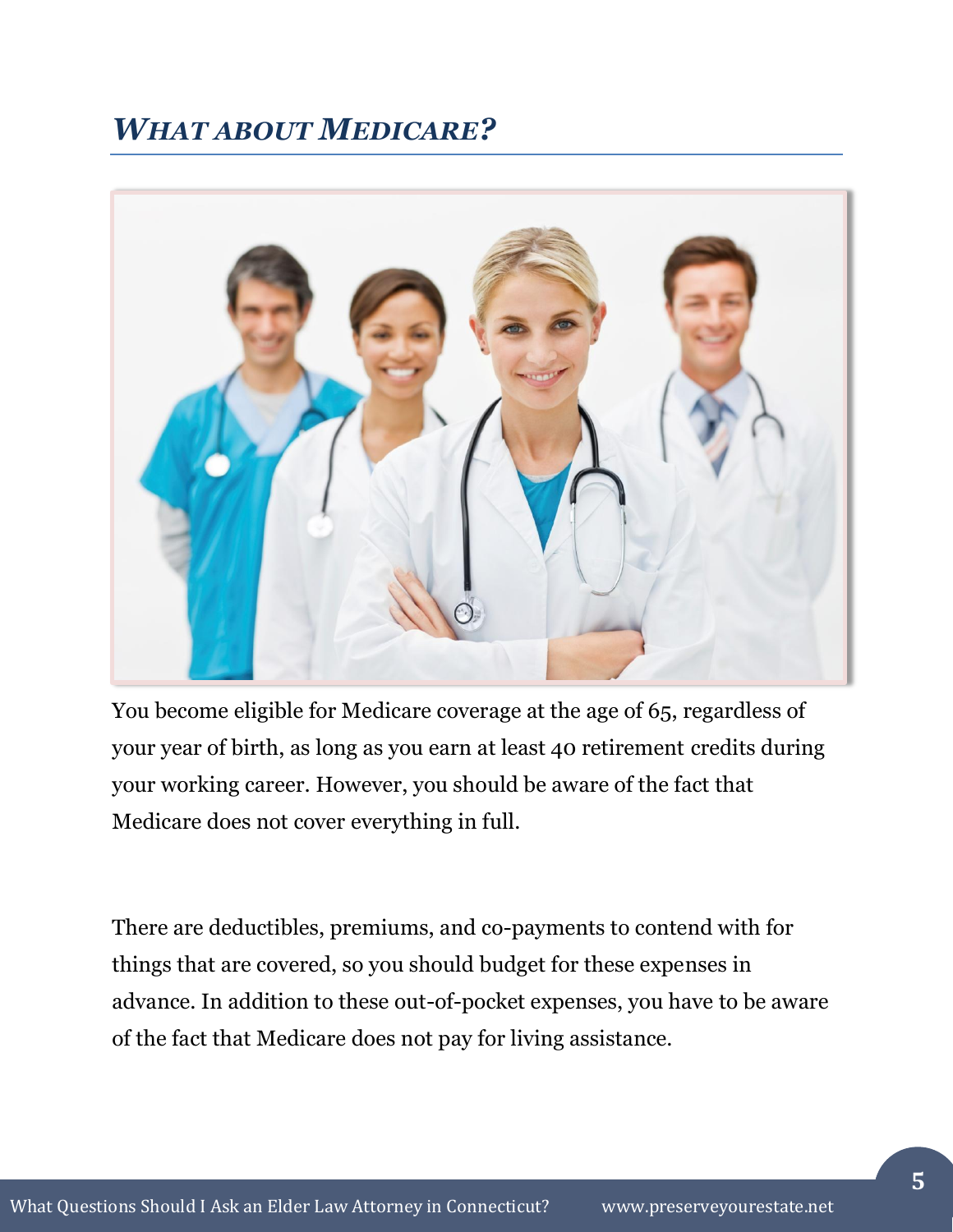# *ISN'T IT UNLIKELY THAT I WILL NEED LIVING ASSISTANCE?*

In fact, it is quite likely. According to the United States Department of Health and Human Services, 70 percent of people reaching the age of 65 will someday need long-term care.

### *IS LONG-TERM CARE EXPENSIVE?*

Long-term care is extremely expensive around the country. We practice in Connecticut, and the costs are higher here than they are in most of the country. It can easily cost you over \$100,000 for a year in a nursing home.

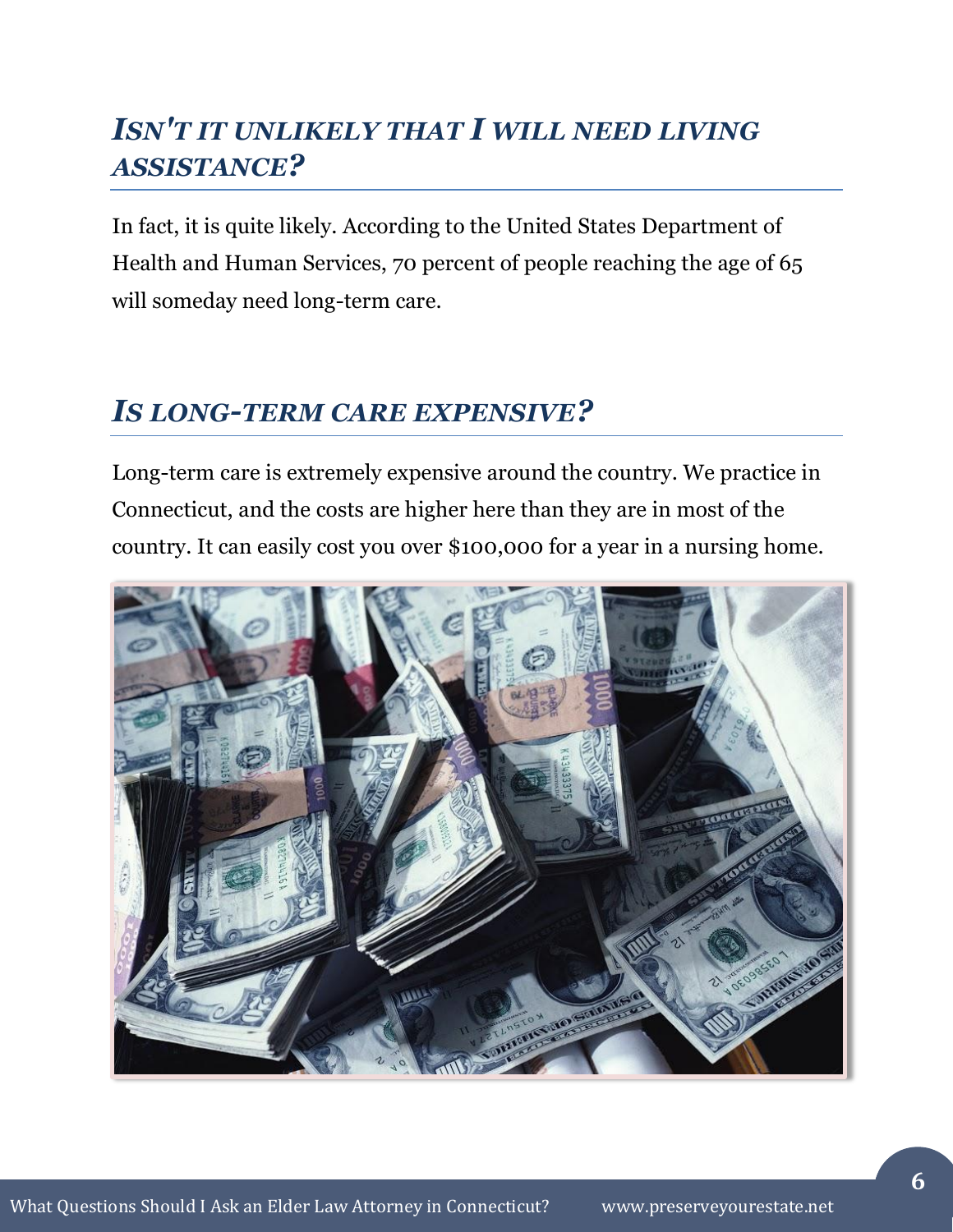# *WHAT CAN I DO IF I CANNOT PAY COMFORTABLY OUT-OF-POCKET?*

Medicaid does pay for long-term care, but it is a need-based program. You cannot have much in your own name if you want to qualify for Medicaid to pay for long-term care.



People often give gifts to their loved ones before they apply for Medicaid, but you have to act in advance. There is a five-year look-back, and your eligibility is delayed if you give away assets within five years of submitting your application.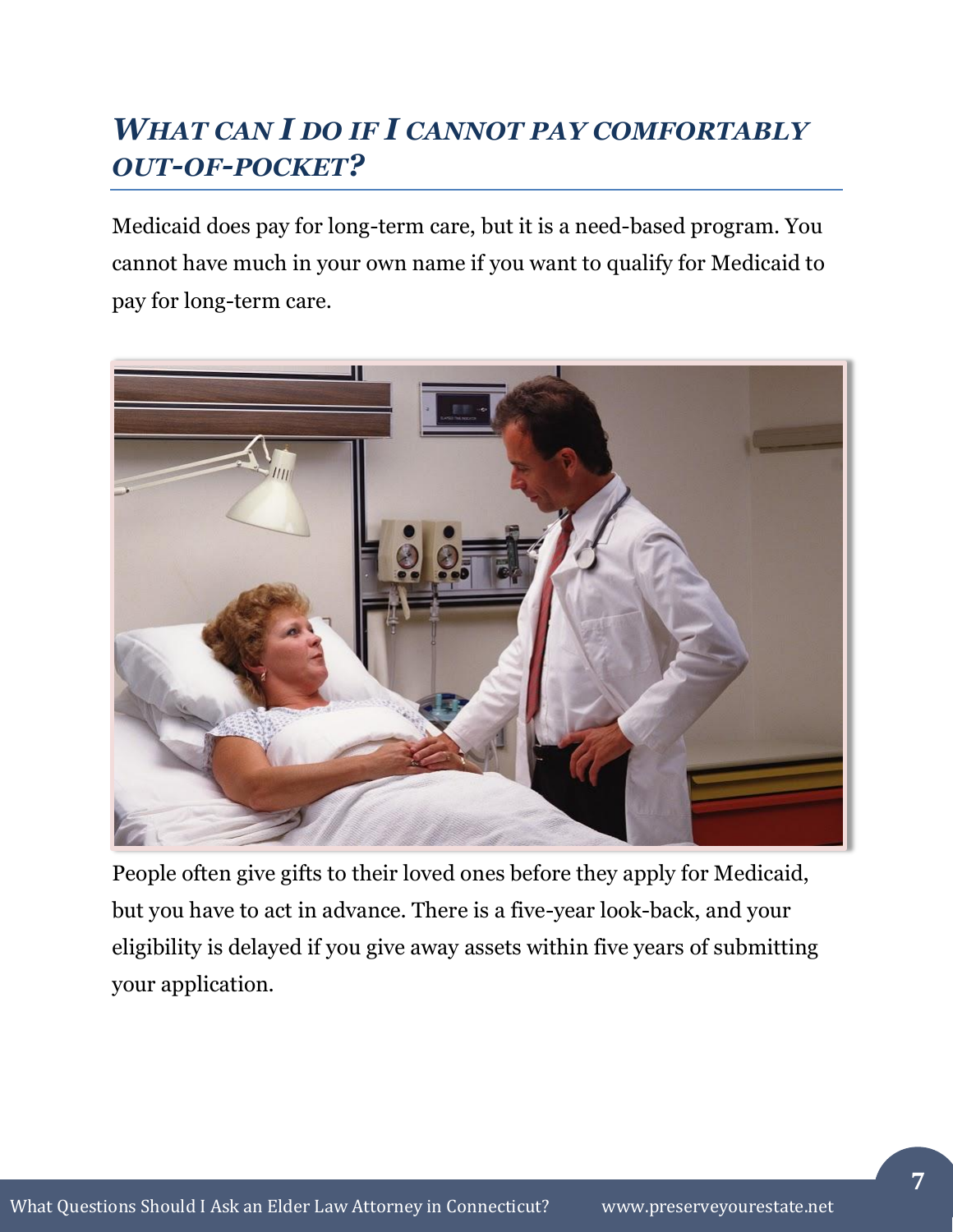### *SUMMARY*

Elder law attorneys advise people who are planning ahead for the eventualities of aging. You would do well to consult with an elder law attorney if you want to be fully prepared for the contingencies that you may face toward the end of your life.

Long-term care is one major issue, but there are others. Many elder law attorneys offer free consultations, so you can reach out to an attorney in your area if you are ready to take action.

## *REFERENCES*

United States Department of Health and Human Services [www.longtermcare.gov](http://www.longtermcare.gov/)

Genworth Financial [https://www.genworth.com/corporate/about-genworth/industry](https://www.genworth.com/corporate/about-genworth/industry-expertise/cost-of-care.html)[expertise/cost-of-care.html](https://www.genworth.com/corporate/about-genworth/industry-expertise/cost-of-care.html)

Social Security Administration <http://www.ssa.gov/retire2/credits1.htm>